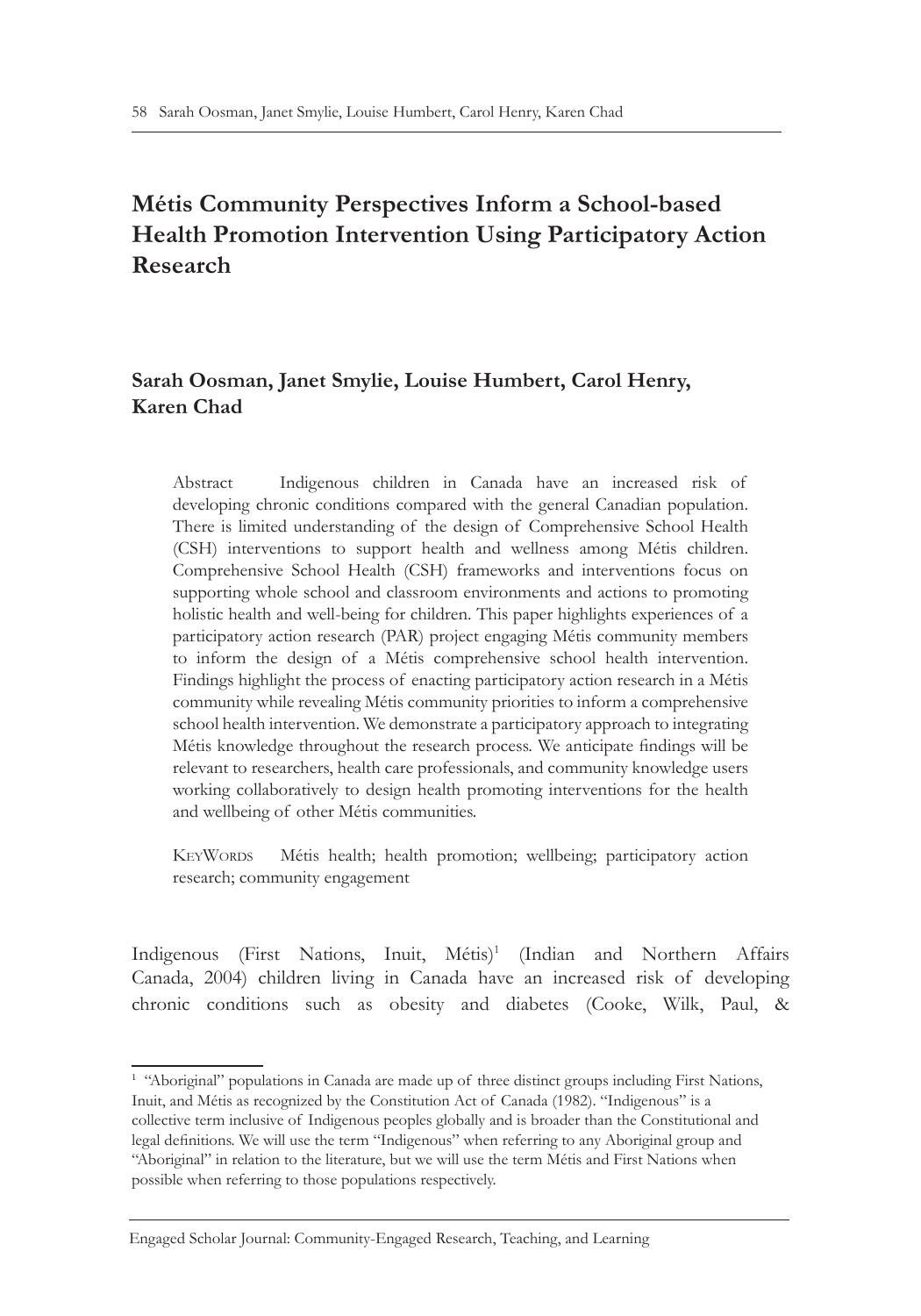Gonneville, 2013; Dyck, Osgood, Gao, & Stang, 2012 ; Willows, Hanley, & Delormier, 2012) when compared with the general Canadian population. Approximately 32% of the Indigenous Peoples in Canada identify as Métis (Statistics Canada, 2013) and a recent report indicates that 18.5% and 14.4% of Métis boys and girls, respectively, experience obesity (Cooke et al., 2013). Very little is currently known about health promoting initiatives taking place within a Métis context to address these health inequities. The Métis are among the most under-researched of Indigenous peoples in Canada (Bruce, Kliewer, Young, Mayer, & Wajda, 2003; Furgal, Garvin, & Jardine, 2010; Health Council of Canada, 2013; Kumar, Wesche, & McGuire, 2012; Wilson & Young, 2008), pointing to a need to expand on health promotion intervention research specific to this population.

Schools have the potential to act as healthy settings that promote both physical activity and healthy eating for numerous children, their families, and the greater community (Pan Canadian Joint Consortium for School Health, 2010; Story, Kaphingst, Robinson-O'Brien, & Glanz, 2008; Tran, Ohinmaa, Kuhle, Johnson, & Veugelers, 2014; Veugelers & Schwartz, 2010). Implementation of comprehensive school health (CSH) interventions in non-Indigenous contexts have incorporated school and community values in programming and have had strong influences on children's health outcomes (Naylor, Macdonald, Zebedee, Reed, & McKay, 2006; Veugelers & Fitzgerald, 2005).<sup>2</sup> In an Indigenous context, there have been select First Nations communities who have successfully implemented comprehensive school health-based interventions, two of which continue to stand out as leaders in this field. These include the Kahnawake Diabetes Prevention Program in the Mohawk community of Kahnawake, QC (Macaulay et al., 1997; Paradis et al., 2005) and the other is the Sandy Lake Diabetes Prevention Program in the Oji-Cree community of Sandy Lake, ON (Kakekagumick et al., 2013; Saksvig et al., 2005). The successes of both the Sandy Lake and the Kahnawake diabetes prevention programs have been attributed to the participatory methods that framed these research programs, where First Nations community members were actively engaged and involved in all steps of the research process including the development and design of programming (Kakekagumick et al., 2013; Macaulay et al., 1997; Potvin, Cargo, McComber, Delormier, & Macaulay, 2003; Saksvig et al., 2005). These interventions were developed collaboratively to ensure culturally safe and relevant values, themes, and activities were integrated into programming (Macaulay et al., 1997; McComber et al., 1998; Potvin et al., 2003). In this way, the holistic health needs of First Nations children were supported and nurtured thereby increasing their chances of optimal health and wellbeing. Although these programs have been successful in promoting health among First Nations

<sup>2</sup> Comprehensive school health (CSH) ensures that school staff, parents, community stakeholders, and students work together to integrate supportive school- and community-specific health policies, programs, and environments in order to promote health (Veugelers & Schwartz 2010)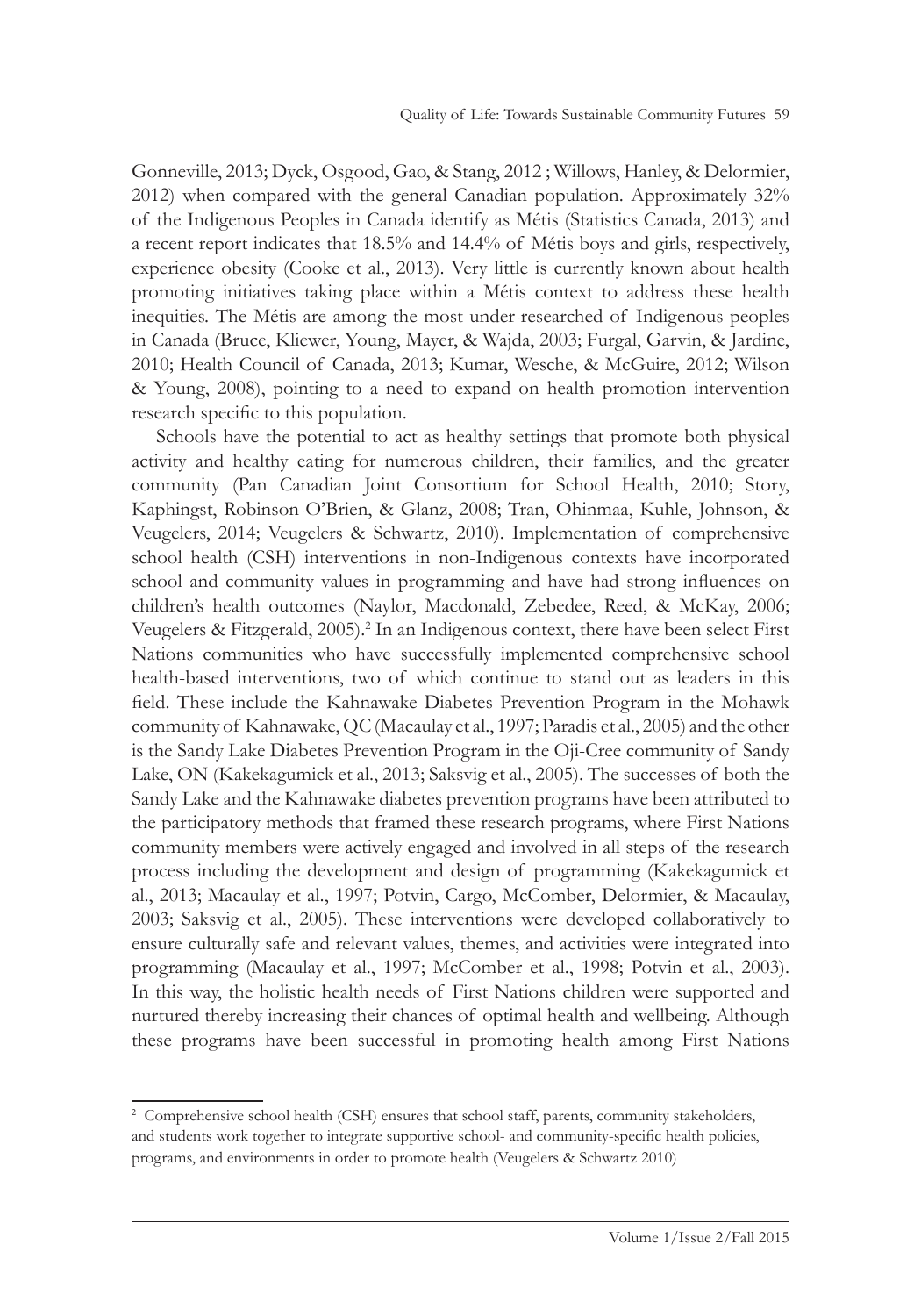children, we do not currently know whether the successes from these First Nationsspecific programs can be scaled up and adapted into a Métis community and context.

Implementation science explores ways in which promising or effective health promoting interventions, such as those implemented in Kahnawake or Sandy Lake, are adapted and scaled up to be implemented into other communities (Wiltsey Stirman et al., 2012). Within the context of Indigenous communities in Canada, there is tremendous diversity among and between First Nations communities as well as between First Nations and Métis communities. Therefore in order to identify, adapt, modify, and implement health promotion programming from a First Nations into a Métis context requires substantial community engagement in order to appropriately adapt programming to fit the unique needs of the Métis community (Glasgow, Brownson, & Kessler, 2013; Novins et al., 2011).

Community engagement is the basis for participatory action research (PAR) where the participation of community members and organizations in the research process is critical to project success. PAR is centred on bringing knowledge and action together for the benefit and improvement of a community's health and wellbeing, thereby eliminating health disparities (Minkler & Wallerstein, 2008). Those individuals who are involved in the research process also collaborate to define the research project goals and intervention design (Canadian Institutes of Health Research, Natural Sciences and Engineering Research Council of Canada, & Social Sciences and Humanities Research Council of Canada, 2014). This way of approaching research is an attempt to negotiate researcher-community relations in a respectful, relevant, and mutually responsible way (Canadian Institutes of Health Research et al., 2014). This form of research that emphasizes community engagement and participation has been increasingly accepted in research projects involving Indigenous communities (Canadian Institutes of Health Research et al., 2014; Smylie et al., 2004). PAR allows a negotiation of information and practices from two worlds, western and Indigenous, which are often not balanced in research or practice. Unfortunately, Indigenous peoples are commonly forced to integrate their worldviews into western concepts of health, research, and intervention design (Blackstock, 2007, 2009). Participatory action research attempts to address this imbalance by emphasizing and integrating the strengths and expertise of community with those of the academic researchers thereby bringing two distinct worldviews together, a strength-based approach defined by Mi'kmaq Elder Albert Marshall as a two-eyed way of seeing (Marshall, 2008). Critical, thoughtful action is a major attribute of PAR where information is collected and new knowledge is collaboratively developed and applied through action (Kemmis & McTaggart, 2000; Stringer & Genat, 2004). The action portion of the research methodology seeks local understandings relevant to the participant community.

There have been no identified comprehensive school health interventions implemented within a Métis context in Canada using PAR, further emphasizing the need for developing, implementing, and evaluating Métis-specific programming (Kumar et al., 2012; Ning & Wilson, 2012). The purpose of this paper is to highlight the findings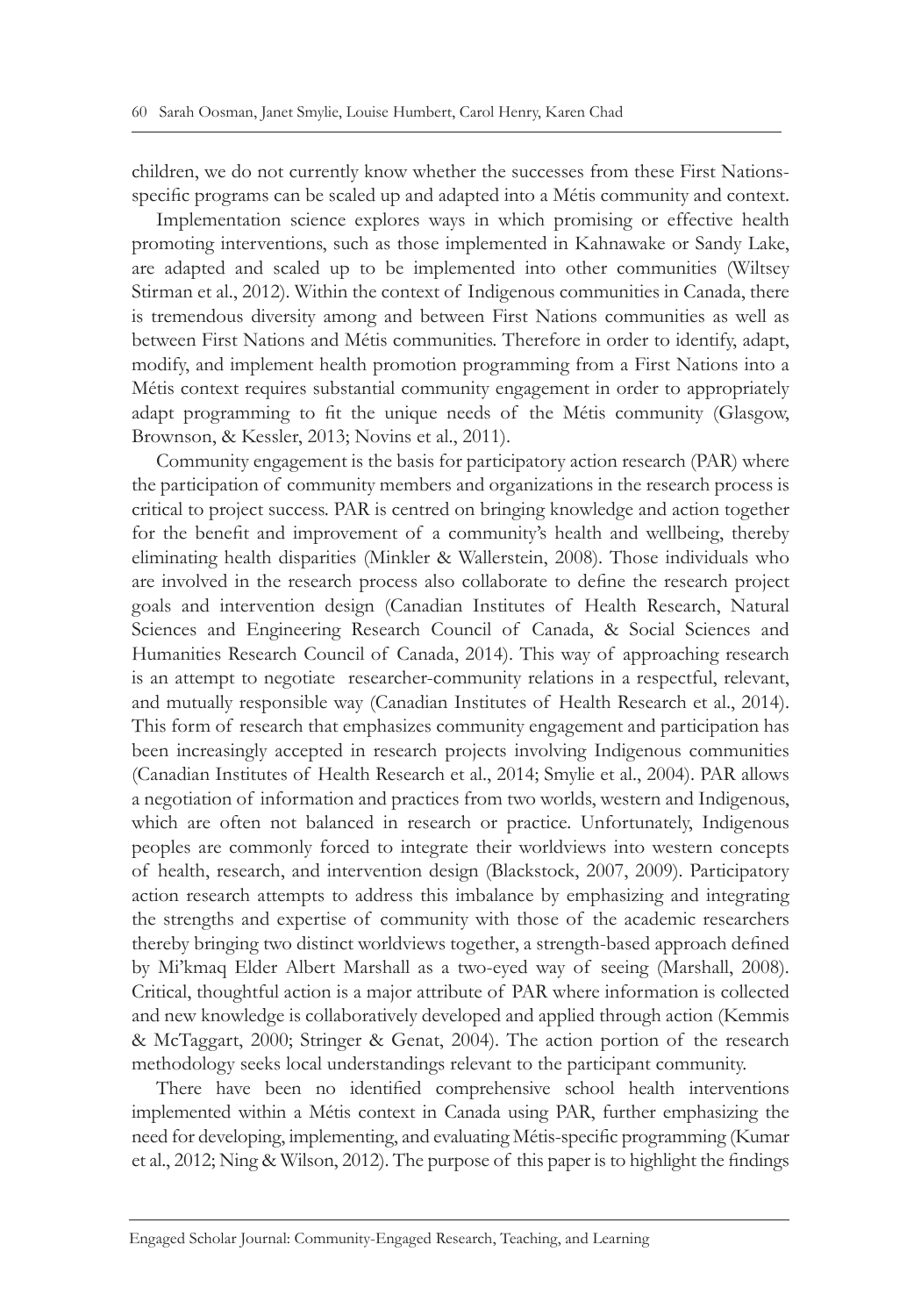and experiences from the first stages of a PAR project that actively engaged both Métis adults and children to share their perceptions of elements important in designing a Métis-specific CSH intervention. We raise awareness of the experiences of applying PAR in partnership with this northern SK Métis community. We highlight how Métis priorities were integrated through PAR to honour Métis worldviews while building on best practices in CSH intervention research from Western and First Nations contexts. The findings from this phase of the project directly informed the development and subsequent implementation of a Métis culture-based CSH intervention in a northern SK Métis community. We anticipate that this paper will be useful to researchers, health care professionals, and community knowledge users interested in working collaboratively to design health-promoting interventions in other Métis communities.

#### **Methods**

#### *Setting*

This research project took place in a remote northern Saskatchewan Métis community, Île-à-la-Crosse, Saskatchewan, Canada. The community is located in the northwest corner of the province and was first established in 1776 as an outpost for fur traders. As French Canadian, English, and Scottish traders established themselves in this region, they developed intimate and long-lasting relationships with local First Nations women, thereby creating the Métis population and community in the region (MacDougall, 2006). Currently the majority of the residents in Île-à-la-Crosse are Métis who have a deep-rooted history and connection to their land (MacDougall, 2006) and continue to celebrate their Michif language and culture through various community events. Of the approximately 1,341 residents in Île-à-la-Crosse, 1,095 individuals identified as Métis (Statistics Canada, 2008).

# *Participants & Focus Group Discussion*

Community input into the design of the CSH interventions was drawn from the community coordinator, the community advisory team, as well as focus group discussions with adults and children. The community research coordinator and community advisory team helped identify and recruit community members potentially interested in sharing their perspectives in designing a CSH intervention and provided informal input into CSH priorities through conversations with academic team members thus acting as both participants and advisors guiding the project. The academic researchers maintained field notes to capture elements of these conversations. Adult participants were recruited via convenient sampling of key community stakeholders (such as parents, teachers, health care professionals, Elders) known to be very involved with the children living in the community. The community research coordinator recommended potential participants and verbal and written invitations to participate were sent out to specific individuals. Opportunistic sampling during the field work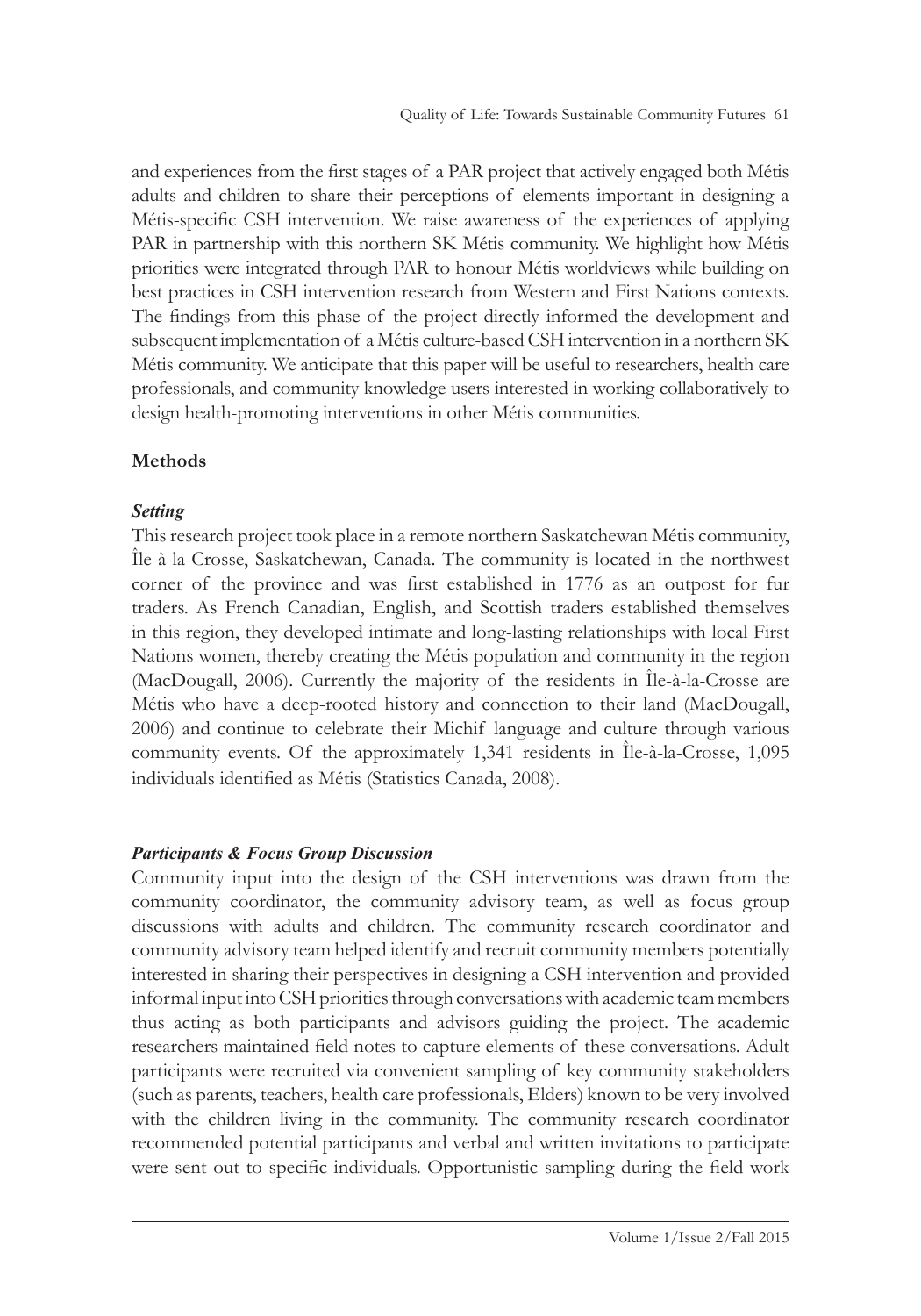allowed for flexibility of inviting unexpected or unanticipated community members to participate in the project (Creswell, 2007). The adult focus group discussion  $(n=8)$ lasting approximately 60 minutes was guided by a broad semi-structured interview guide focusing on the successes and gaps related to physical activity and healthy eating in the community, while allowing for open-ended discussion among participants. Before this, the interview guide was shared with the community research team for review and enhancement. For example, instead of using the term *traditional foods* or the term *traditional* in reference to Métis foods and cultural activities, the community recommended the term *local* or the specific use of the term *Métis*. Consensus on terminology, language, and questions was achieved between community and academic team members. In this way, every attempt was made to acknowledge the differences in language and culture, to enhance our awareness of the different meanings portrayed through language and terminology. Respect for differences in worldviews between Métis community members and academic team members was demonstrated in this way.

Participating children were recruited from the Grade 3-4 split class. Their homeroom teacher spoke to each student and sent a note home to their parents/ guardians explaining that our research team was interested in asking them a few questions about their experiences with physical activity and healthy eating in the community. Letters of invite were sent home with all students in this class for their parents/caregivers to read and discuss with their child. Children who provided parental consent and their own assent to participate were involved in this phase of the project. The focus group conducted with seven children lasted 30 minutes and was held during school hours in a spare classroom. Focus groups were adapted for use with children by decreasing the length of the discussion (from 60 minutes to 30 minutes), asking up to four broad questions (instead of eight), and giving young participants time to write down their thoughts related to broad interview questions before discussing them.

#### *Ethics and Consent*

Approval for the community's participation in this project was initially established from the local governance (the town council) and the community research team prior to obtaining individual participant consent. In order for children to participate in the project, parental consent was mandatory, along with assent of the participating children. Consent was also obtained from the University of Saskatchewan Research Ethics Board in Behavioural Science Research.

#### *Community Engagement and Participatory Action Research*

Participatory action research encourages the following three key attributes: shared ownership, community-based input, and community action (Kemmis & McTaggart, 2000), all elements respectful of integrating Métis knowledge and values into research programming. It is important to emphasize that the relationship of the primary author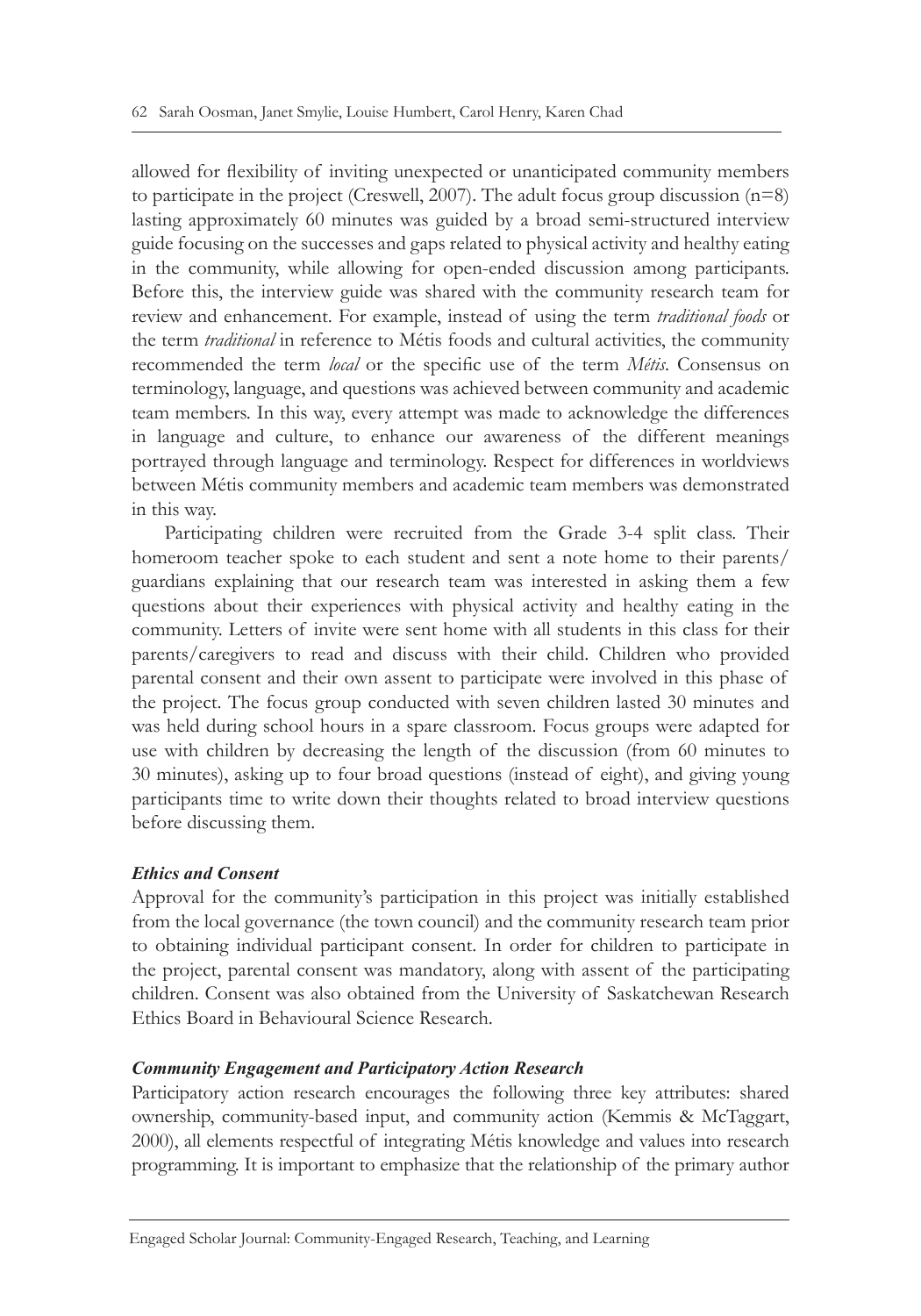(Sarah Oosman) in the community was born from a pre-existing relationship with a Métis physician and researcher (Janet Smylie) who had strong, trusting, and respectful relationships in the community. This pre-existing trust (developed with Janet Smylie) was passed forward to SO as a starting point to build on and strengthen. For this project, a Memorandum of Understanding (MOU) was collaboratively developed between academic and community research team members using the pre-existing (JS) research agreements. The memorandum was designed as a tool to support the communityuniversity partnership and the success of the project by outlining project goals and team member roles and responsibilities. The memorandum made it explicit that the community was to remain as full partners in all aspects of the research process to ensure that local concerns and recommendations were understood and addressed at each stage of the research project. All of these elements are in keeping with principles outlined in the Tri-Council Policy Statement, Ethical Conduct for Research Involving Humans 2014 (Canadian Institutes of Health Research et al., 2014) Throughout the project, the MOU evolved as a living document as project priorities and roles/responsibilities shifted based on, and informed by, Métis expertise and knowledge. For example, the role of Mayor and Council shifted from being more involved in day-to-day decisions to more of a governance advisory role as trust and rapport were established. Project priorities moved beyond the initial goal of designing a CSH intervention only in the school to also involve the broader community, all of which is in keeping with a Métis worldview encompassing relationality within the entire community. An example was a recommendation to implement a community garden that would influence the health of not only the children but the broader community.

One of the main goals of participatory action research is to encourage researchers and participants to agree on a common goal and make change thoughtfully after critical reflection on current behaviours, knowledge, skills, and values of community members. Although participatory action research has not been previously outlined in a prescribed sequence of steps, its process generally involves a spiral of reflective cycles of: planning, acting, observing, and reflecting (Stringer & Genat, 2004). In our project, a community research coordinator was hired to inform a Métis perspective throughout the project. The community coordinator, along with a community advisory group consisting of two Elders, a principal, a teacher, and the mayor, guided the research processes and supported the integration of Métis knowledge into the project. Engaging these diverse community members allowed for multiple Métis perspectives to inform this project and nurture the complexities of Métis culture and context. The Métis perspectives guided such things as translation of English to Michif, integrating Métis-specific activities such as fiddling and Métis jigging into programming, and general consultation related to unique community processes and protocols, all of which were critical to the design of the CSH intervention. Regular contact and communication with these community research team members took place via phone calls, face-to-face meetings, teleconference calls, and email conversations. Communication in these diverse forms supported the iterative processes imperative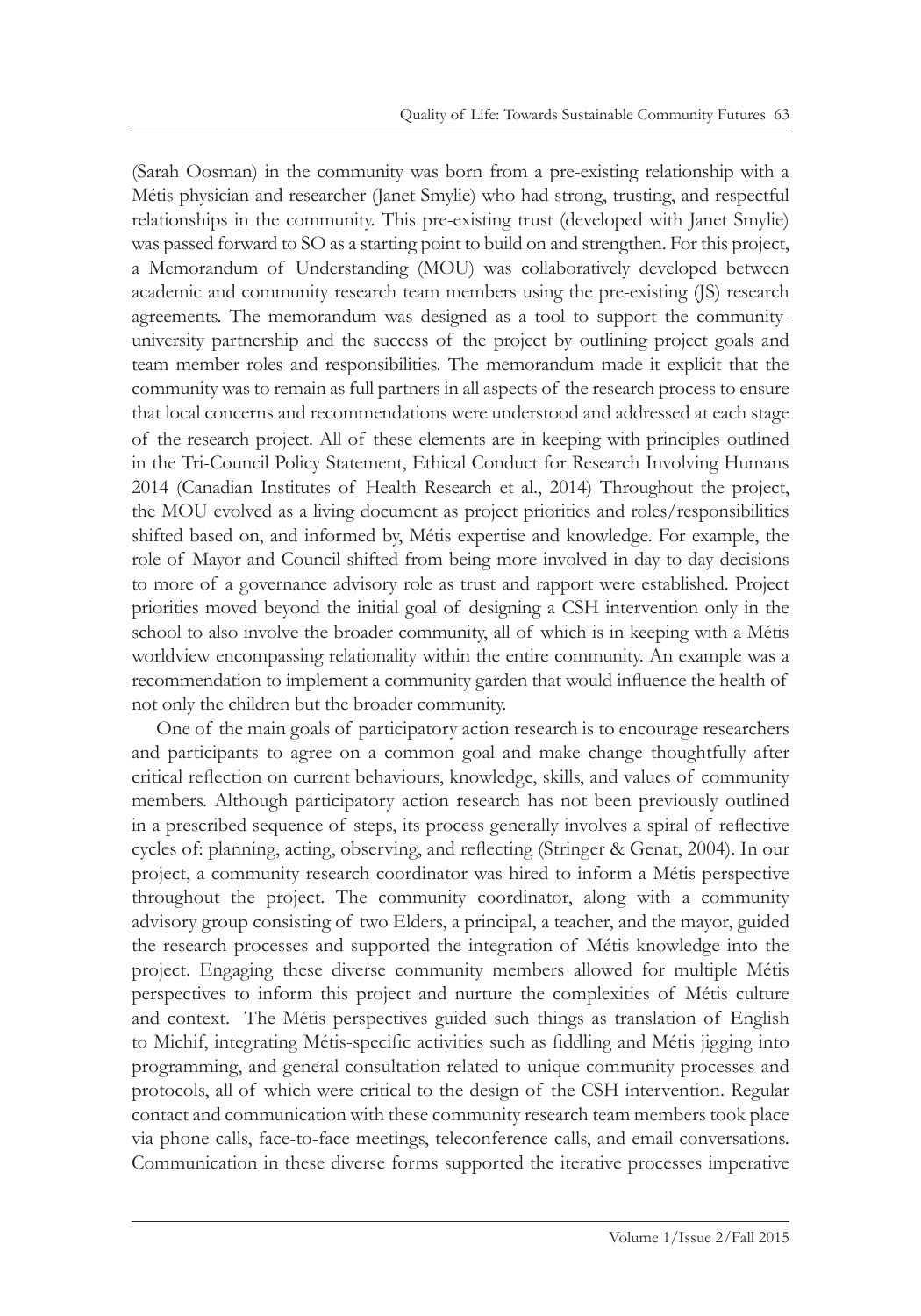to the collaborative, shared learning and identification of action items inherent within PAR action cycles.

#### *Data Analysis*

A thematic analysis of the transcribed focus group discussions was informed by the socio-ecological model and allowed the identification of relevant themes through iterative readings of the transcriptions (Krueger & Casey, 2000). Socio-ecological models help researchers understand how people interact with their environments and take into account the influence that socioeconomic factors and other social and cultural influences have on individual behaviours and health outcomes (Marmot, 2005; Richard, Gauvin, & Raine, 2011; World Health Organization, 2008). Such models recognize that different communities and cultural groups will have unique and diverse environmental influences on health behaviours (Krieger, 2001; Richard et al., 2011; Susser & Susser, 1996). The data were categorized into themes that fit within the socioecological model such as at the individual level, family level, or school level. The focus group and interview data were initially transcribed from audio recordings. Transcripts, along with field notes and meeting minutes, were read and reviewed while abstracting meaningful data using the computer software, Atlas-ti. Information was broken down into smaller data portions and categorized into themes that summarized community member perceptions of elements important to Métis community members in designing a Métis culture-based CSH intervention. Transcripts, along with summarized themes from the analysis, were shared with the community coordinator to ensure community perspectives were integrated into data analysis. More specifically, the community coordinator observed all focus group discussions and read the summarized, analyzed themes. Following this, the coordinator met with a member of the academic research team (SO) to discuss whether themes fit with what was observed during the focus group discussions. Although the advisory group was also given opportunity to review the summarized thematic analysis, they did not provide any further input than that provided by the community coordinator. As well, one of the Elders on the research team made it clear that she could be contacted at any time to address any larger or more in-depth cultural issues.

# **Results**

#### *Participatory Phases*

Results of the initial participatory phases of the PAR project identified elements and lessons important to both Métis adults and children in developing content for the CSH intervention. It is important to emphasize that the participatory phase results were a culmination of numerous, iterative meetings and discussions (including the two focus group discussions). The process of participatory action research was in no way linear. Our experiences with the PAR process aligned with Elder Marshall's concept of "two-eyed" seeing where expertise from the Métis community repeatedly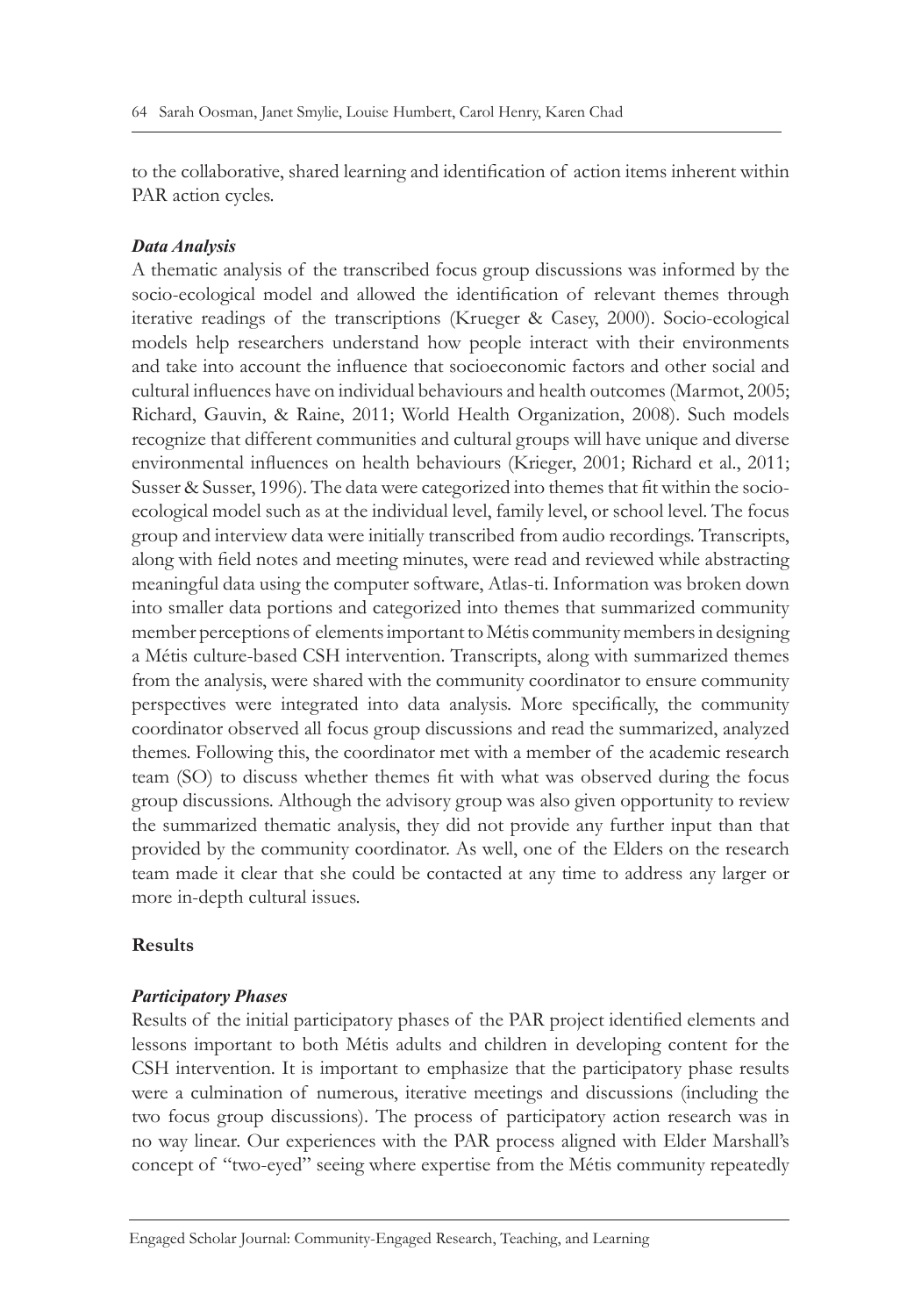informed the action cycles, decision-making, and research process. Five main themes were identified from the community-engaged, participatory activities including (1) Family, (2) Community, (3) Culture & Cultural Activities, (4) Opportunities & Access, and (5) Healthy Choices. Along with input from the community advisory team and the community research coordinator, these five themes informed the priorities to be integrated into the CSH intervention.

*Family.* Adult and child participants identified the importance of involving several members of their family when participating in physical activity and healthy lifestyles. Adults indicated that if programs are to be welcomed into the community then programming must include children and their families. For example, one adult participant stated, *"*I usually walk. My sister and I usually walk—in the winter time and the summer time".

One of the participating children mentioned: "Yesterday I went walking with my Mom and S. came with us…" Another child reported fishing with his Dad, suggesting the importance of family in supporting younger children engaging in healthy and active lifestyles in the community. Participants felt that if there are healthy messages being taught at school, that it is important to ensure that parents and caregivers are also aware of these messages so that they can reinforce them in the home environment.

Several suggestions were offered by participants to ensure that family would be maintained as a priority in the development of the health-promoting school-based intervention. An adult participant suggested having a family information package containing content and educational materials delivered in the classroom. In our project, community members suggested such information packages to be sent home regularly with the participating children. Another adult participant thought it would be beneficial for the children to engage with the older generations in the community and have an assignment that would stimulate questions and dialogue related to physical activity and healthy eating between young children and the Elders in their family. Another adult participant felt it would be interesting to have children create pamphlets that also included healthy recipes that could be taken home for parents.

*Community.* All adult participants identified the importance of involving the community in developing a CSH-based intervention. A community walking group was identified as a potential pre-existing activity for the school intervention to link with. The children were very excited to share the importance of their local community environment, including the lake and the playgrounds, highlighting the importance of having highly accessible healthy spaces linked in a school-based intervention. Children reported riding their bikes, walking, jumping on the trampoline, swimming in the lake (in the summer), playing independently at the school park and playground: "You can walk and go play with your friends and bike ride…."

The lake surrounding the community serves as an excellent location where children and youth often swim, fish, canoe, and kayak during the summer and skate,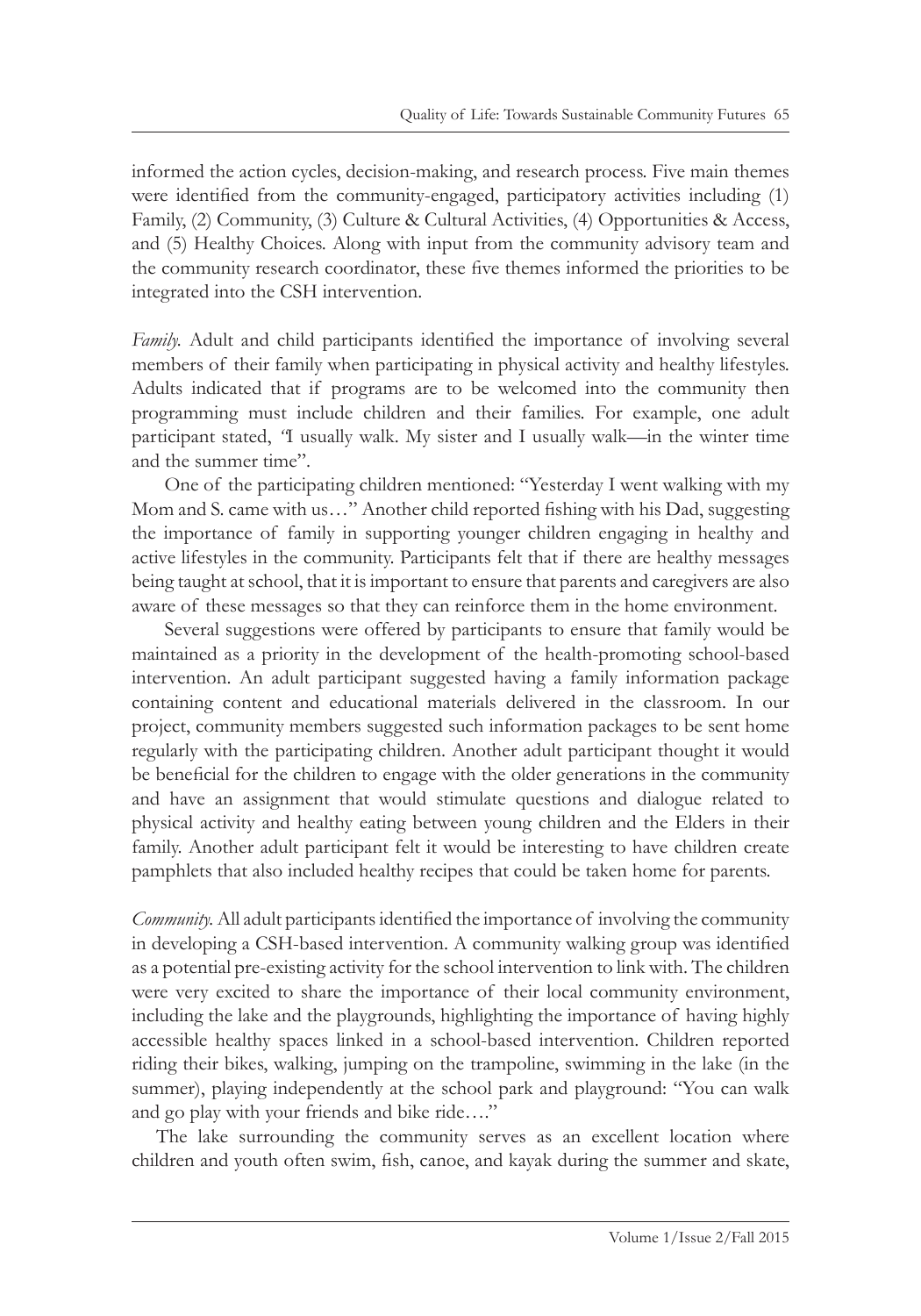ski, and ice-fish in the winter. Further to engaging in these outdoor recreational activities, participants explained how the lake also offers opportunity for older adults (grandparents) and adults (parents) to share their experiences and knowledge of living off of the land with their children. Participants emphasized the importance of connecting younger generations with the land and one young participant proudly displayed her mittens, which were made and beaded by her grandmother (with hide from her grandfather's trapline).

Adult participants felt that involving older youth to mentor, plan, and run programs for younger children would benefit both the participating children and the youth leaders themselves. Adult participants emphasized the importance of these types of mentorship opportunities that are strongly connected with community structures and historical contexts. Family, extended family, and kinships, are elements that are highly regarded in Métis culture and identity (MacDougall, 2006). *Wahkootowin* was a term that embodied a unique world view held among many Île-à-la-Crosse community members to express the strong relationships between and among family members that lay the foundation for all activities, and in this case, for ensuring future health (MacDougall, 2006). Other community-engaged suggestions from adult participants included involving children in the day-to-day activities needed to support a community garden, engaging with local convenience and grocery stores to adapt the products they are selling, and inviting guest speakers who are health care professionals working in the community to share in-person health promotion messaging. One adult participant indicated that face-to- face interactions with guest speakers, such as health care professionals, were more meaningful:

It's the same thing, you know… sitting with a nutritionist face-to-face…if they can't even come to us as educators, such as physicians and that, how do you think they'd feel talking to a machine [computer]?

Both children and adults highlighted the need to use community strengths. Participants felt that there were many opportunities in the community to build upon and integrate into the health-promoting school-based intervention, all of which connected children to the community, and to the people living and working in the community.

*Métis Culture and Métis Cultural Activities.* Both of the adult and children focus group discussions highlighted mainstream, western-types of physical activities such as organized sport teams and recreational activities such as swimming, walking, and bicycling. However, the adults spoke more about their desire to integrate enhanced cultural activities such as Métis jigging (rapid moving dance technique unique to Métis people) to increase physical activity levels of children. The Friendship Centre was described as a place that provided "Cultural connections for Aboriginal youth," programming that integrated recreation, leadership, cultural, social, and wellnessrelated opportunities for Métis youth (aged 14-24 years) living in the community.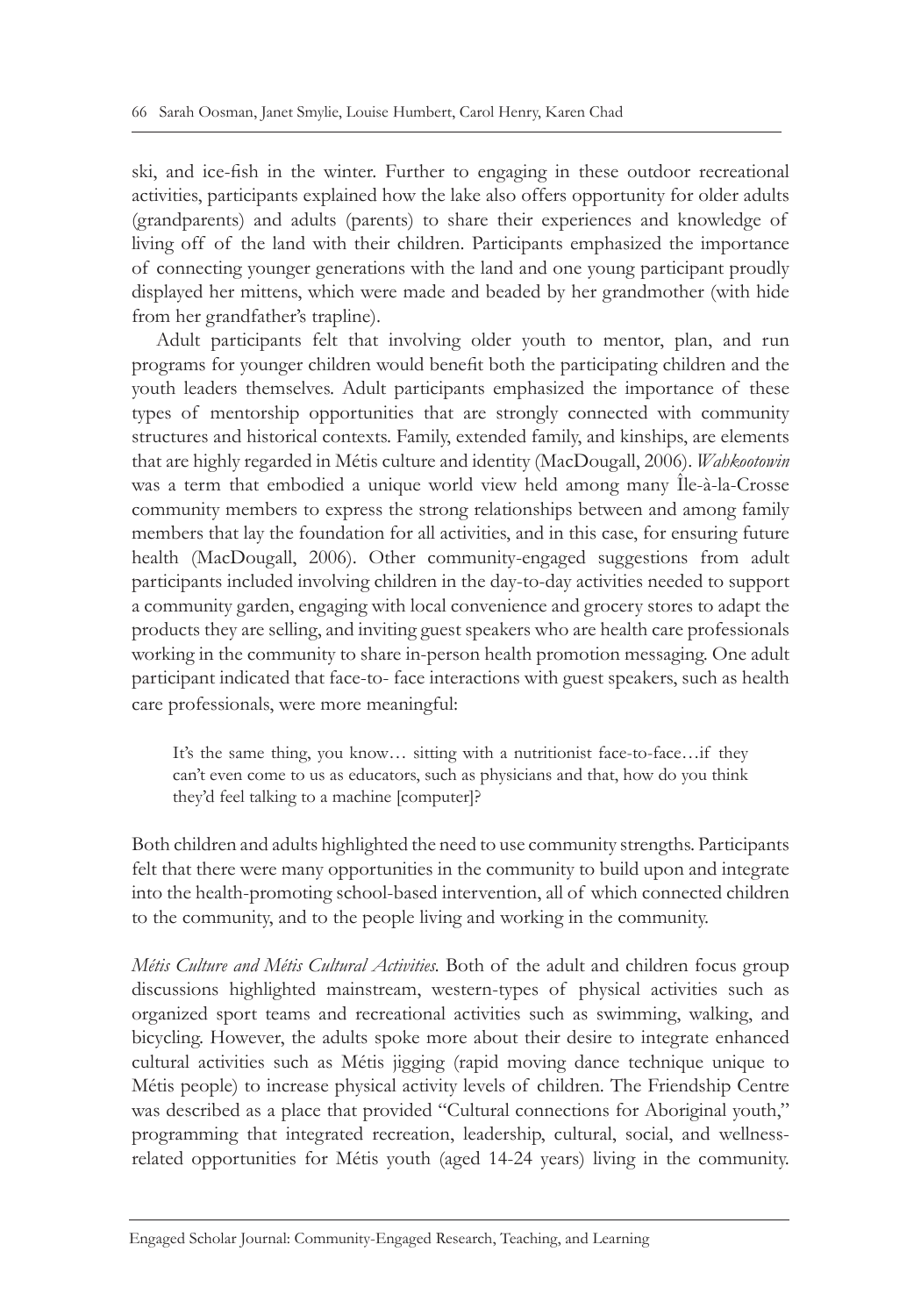There seemed to be fewer formal opportunities for children under the age of 14 years to engage in such activities; however, the Michif Festival was a formal cultural event in which young Métis children participate and which could link to intervention programming, activities, and healthy food awareness. There are, however, many recreational activities that connect children to their Métis culture, as described by one of the child participants: "In the summer me and my Dad go fishing in a boat". (Fishing is a common, local practice that has been taking place in the community for generations).

These informal activities could be further explored and built upon in the development of the CSH-based intervention. These local, cultural activities and practices were identified as very important to be included in the CSH-based intervention. The Michif language is a priority for the community members and dialogue revealed that the language is so much a part of the identity of individuals and families living in this community. Along with language, storytelling continues to be an important way in which older adults and Elders in the community share culture and teachings with the younger generations. Therefore, all adult participants emphasized that Michif language and storytelling should be priorities in the CSHbased intervention.

*Opportunities and Access.* Discussions identified that children who lived in neighbourhoods that were not in close proximity to the schools had limited access to physical activity opportunities. Community members reported that, although their community was small, it was spread out which prevented easy access to school playgrounds. One adult noted: "…a lot of kids don't have a place to play".

Other participants commented that, although there may be opportunities for children to be active in the community, not all of the children choose or feel empowered to access these opportunities and they felt that this situation needed to change. Another participant noted: "It's those kids who are sitting at home and playing the games and watching TV—those are the kids who we are missing out on".

Organized sport opportunities offered in the community were reported to be too expensive for some families and therefore some children were not able to engage or participate in sport. Children we spoke with reported being aware of the many diverse options for them to be active and identified that they felt it was very easy to be active. The children reported being aware that there were some other children living in the community (friends, peers, relatives not participating in the focus group discussion) who had more difficulty getting out and being active. Interestingly, the group of students who participated in the focus group were very optimistic about their own participation and could not clearly articulate what types of things would make it easier for other children (who were less active and living in the community) to be more active. The students' perceptions were such that they felt it was easier to be active in the summer than the winter because "it's not as cold." Also, most students related being outside with being active and being inside with being inactive. Building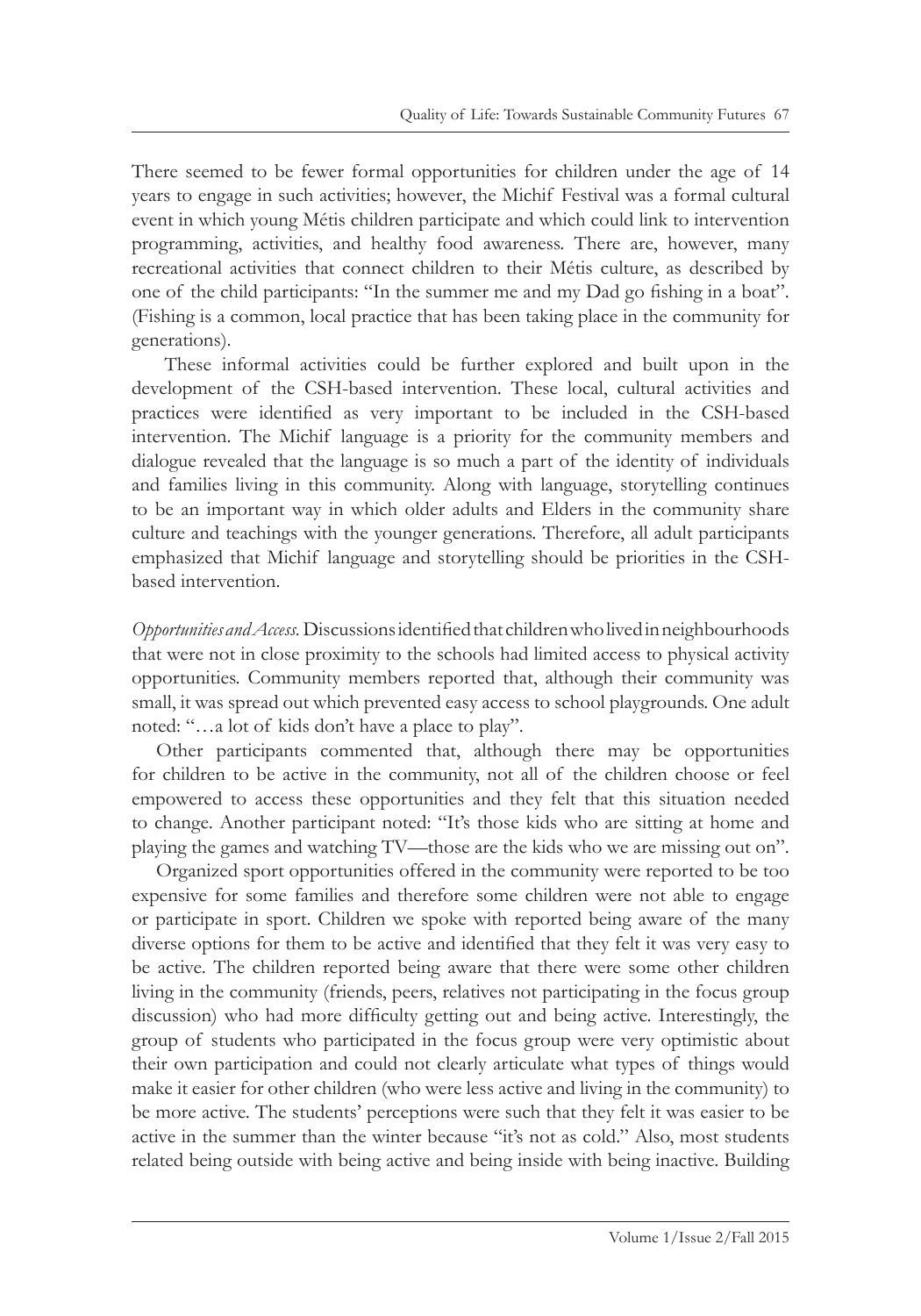awareness of the fact that children do not just need to play a competitive sport to be physically active, participants felt, was important to convey in messaging within the CSH-based intervention.

*Healthy Choices.* Physical activity and nutrition knowledge and awareness among children and families were themes identified as playing a role in children participating in healthy lifestyles. Knowledge and awareness encompassed the general topics of improving children's, and their families', understanding of why it is important to be active and eat healthy and also what types of programs and activities are available to them in their community. Adult participants felt that it was important to be explicit about why healthy lifestyles are important in preventing diabetes. It was important to the community that the term *diabetes* be used as an example of how health-promoting lifestyles can actually help these young children to prevent or delay the onset of this chronic condition. Many of the children were aware that diabetes had a negative impact on their family members and it was important to adult participants that the younger generation understand what diabetes is and that it can be prevented by living a healthy lifestyle from an early age.

*Action Phases.* Similar to the experiences with the participatory phases of this PAR project, the focus on action did not take place at one time but rather as ideas were generated. Actionable items, informed by our community team and focus group discussions, were integrated into the CSH design as they were gathered over the course of a series of interactive and reflective action cycles.

Family involvement was an important priority for the CSH intervention design. Interactive, educational activities with Elders in the community were planned throughout the CSH design. Opportunities for Elders to share their stories and experiences of growing up were prioritized. Messaging around culturally relevant protocols for speaking to an Elder was integrated since, for some families in the community, the act of giving tobacco to an Elder when asking for advice or their knowledge is important, while for other families it is not appropriate. Acting with respect is paramount; the giving of tobacco is a symbol of respect. In this way, Métis culture, processes, values, and protocols were woven throughout the CSH. Best practices from such programs as the Pathways obesity prevention study (Davis et al., 1999) were brought to our community research team members for review. Family activity packs previously implemented in Pathways were approved (with recommended revisions to the language and geographical references). For example, the term *American Indian* is used respectfully in areas of the United States of America, whereas the term *Métis* is more appropriate. This represents an example of applying the concept of Elder Marshall's "two-eyed seeing" where best practices from the academic literature were identified by the academic research team members then reviewed and modified by community experts for Métis cultural relevance.

Activities such as Métis jigging, Métis fiddling, trapping, and beading were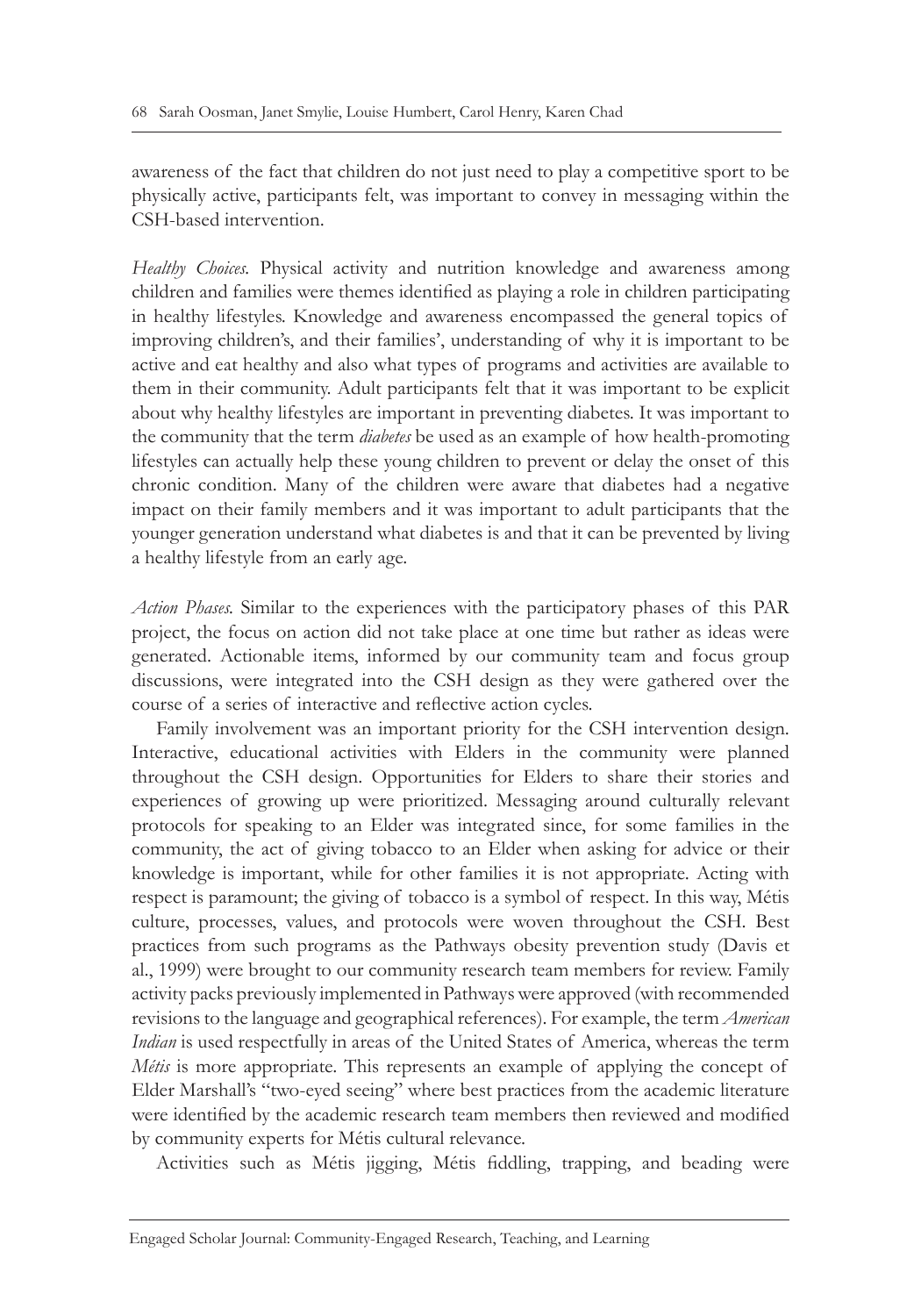subsequently suggested for the CSH intervention. Preparing local foods such as Rubaboo stew, moose meat, and pemmican were also identified. Linking the CSH program activities to pre-existing community and school cultural initiatives (such as the Michif Festival) was recommended in order to ensure optimal attendance.

### **Discussion**

This paper highlights the way in which we enacted participatory action research by taking what is known about PAR methods and applying them in a Métis context. There is limited literature detailing the process of applying PAR methods in Métis communities and this paper raises awareness of our experiences. In so doing, we also reveal Métis community priorities in developing a CSH intervention. This paper demonstrates the strengths in applying an integrated "two-eyed" approach to respectfully partner with Métis community in research.

The participatory nature of this project was critical to building trust and rapport among community research team members and participants. Trust building is critical when working with Métis communities as trust is often challenged by the historical practices of colonization, assimilation, and inequality embedded in western research. The small reflexive action cycles characteristic of PAR ensured opportunity for Métis community members to share their ideas on CSH priorities. The participatory stage of each action cycle allowed the academic research team members to learn from community members and opened dialogue and opportunities for clarification, which nurtured relationship building. Reciprocity is a key feature of participatory action research (Diver & Higgins, 2014; Minkler & Wallerstein, 2008) and crucial when the worldviews of the participating community are different from that of the academic team members (Potvin et al., 2003). The action stages of the reflexive action cycles provided opportunity for academic research team members to apply the learning and knowledge obtained from the participatory stages, indicating to the community members, through action, that their opinions, expertise, and advice were valued and acknowledged. This further nurtured relationship, trust, and rapport building.

The participatory elements of PAR also enhanced engagement with the children in the community. Involving Métis children in focus group discussions to inform the design of the CSH intervention was a unique aspect of this project. Active engagement provided them with a sense of ownership which may, in turn, influence their future participation in the intervention. In doing so, the power imbalances that may exist between adult researchers and Métis children may be minimized, as previously suggested (Jacquez, Vaughn, & Wagner, 2013). Furthermore, integrating ideas from both the child and adult focus groups will ensure that the CSH will be more meaningful for their community and further enhance the trust building process by being responsive to the participants' needs and input. Such participation has been described as enhancing control, community ownership, and the sustainability of programming in communities (Gorman et al., 2012). Involving children in focus group discussion to inform the design of the CSH intervention is also in keeping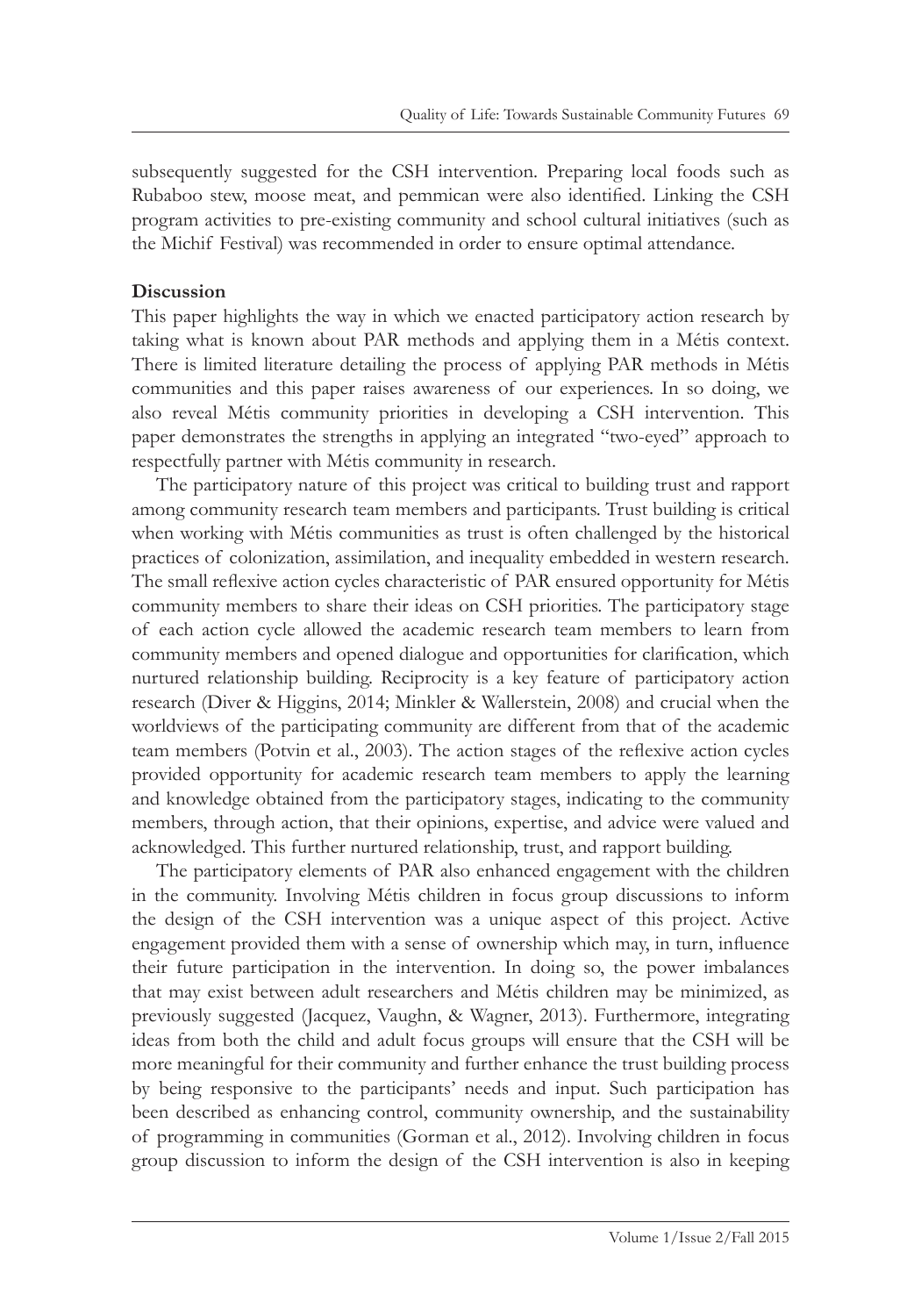with Métis ways of intergenerational interaction, thus supporting Métis community processes and protocols.

It became evident early in the project that the PAR action cycles do not play out in a clear, linear sequence but rather as action cycles that informed future action cycles while also linking back to inform gaps in earlier cycles. The iterative and intersecting action cycles integrating community-academic opinions, experiences, expertise, and strengths embody the concept of the "two-eyed seeing" approach described by Elder Marshall, allowing the emergence of Métis culture to inform the design of a CSH within western research methods.

It would be fair to ask about the alignments and differences with the successful First Nations interventions highlighted at the beginning of this paper. Our findings are consistent with the design of other First Nations-specific health promoting school-based interventions (Kakekagumick et al., 2013; Macaulay et al., 1997; Saksvig et al., 2005). The Aboriginal Learning Knowledge Centre (2007) identifies that both language and culture are educational foundations integral to the learning process of First Nations, Inuit, and Métis people (Aboriginal Learning Knowledge Centre, 2007; Tagalik & National Collaborating Centre for Aboriginal Health (NCCAH), 2010), and our project findings demonstrate this. Incorporating Métis culture and language into the Métis CSH intervention, therefore, will enhance the impact of the healthpromoting educational messages. Cultural knowledge and language are unique to each Métis community and are strongly linked to personal identity and the values, beliefs, and principles that guide individual behaviours (Loppie Reading & Wien, 2009; Tagalik & National Collaborating Centre for Aboriginal Health (NCCAH), 2010). Considering the way in which the application of PAR supported and nurtured the emergence of Métis experiences and language in our project emphasizes the importance of collaboratively partnering with Métis community members so their expertise can be integrated repeatedly throughout the research process. Elder involvement in programming aligns with Métis community protocols where Elders are respected as role models for younger generations, thus further supporting program ownership and long-term sustainability. Expanding CSH activities to include older adults and Elders in programming resonates with other Indigenous populations and health promotion programming in Indigenous communities (Economos et al., 2007; Hesketh, Waters, Green, Salmon, & Williams, 2005; Kakekagumick et al., 2013).

Métis community members viewed health promotion as not only encompassing physical health such as eating well and being active, but also promoting a sense of belonging and connection to the community and the surrounding land. This concept of relationality, or the connections to one's family, community, and the land, is foundational to this Métis community and parallels the beliefs of other First Nations populations (Blackstock, 2007). Inclusivity considers the role of families and the community, and must also be prioritized in designing the Métis CSH intervention. Expanding health promotion educational messaging beyond the school, as suggested by participating Métis adult community members in this study, has been a priority for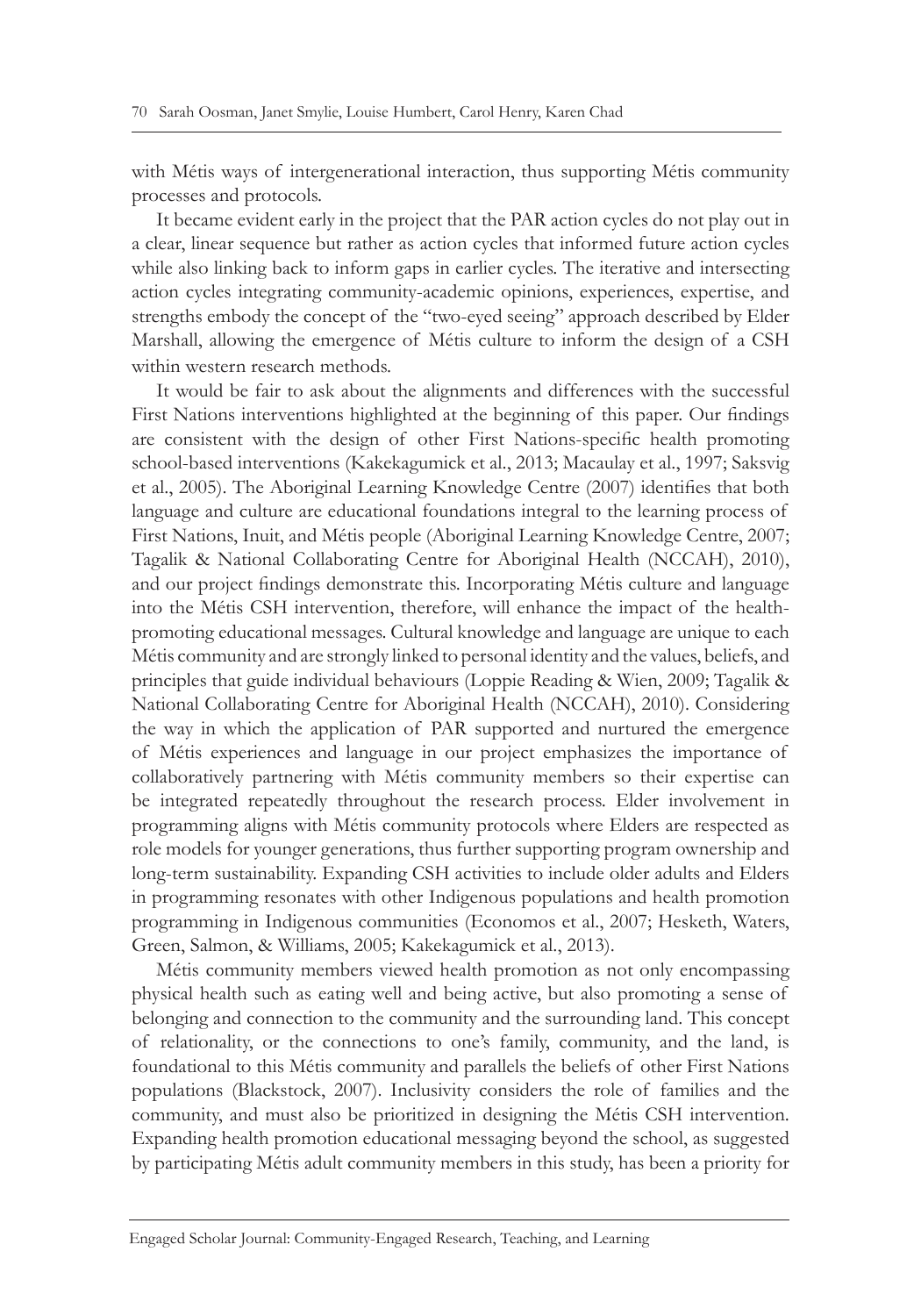others (Davis et al., 1999; Kakekagumick et al., 2013; Macaulay et al., 1997; Saksvig et al., 2005; Tomlin et al., 2012).

There were not substantial differences to the priority areas and values highlighted by Métis community members in designing the CSH-based intervention compared with those implemented in Kahnawake or Sandy Lake. It was critical, however, that these similarities were not merely assumed by the academic researchers, particularly in a Métis health research environment where power dynamics are continuously at play. Ensuring that community had the opportunity to provide input, to feel they were heard, is an important element that PAR methods effectively support. Métis community members emphasized family involvement beyond the school in order to maintain community protocols and knowledge sharing. This was important aspect of programming that was missing from the Oji-Cree Sandy Lake Diabetes Prevention program (Saksvig et al., 2005). The Pathways obesity prevention program implemented in the USA did integrate family activity packs to support the transfer of educational messaging and family involvement in the program with families (Davis et al., 1999). Our study brought these 'best practices' from Pathways to the Métis community and modifications were necessary to ensure Métis culture, geographical referencing, and language were in keeping with community expectations. Interestingly, this example is another practice that reinforced the academic and community research team members' ability to share their expertise in a "two-eyed" approach to research.

We applied the socio-ecological model to inform the analysis of the focus group discussions. Although the socio-ecological model may not have been optimal for the analysis, academic and community team members deemed it the most appropriate framework at the time. PAR 'gold standards' suggest that community members should be involved in every aspect of the research process (Potvin et al., 2003). However, in our experience with this collaborative work, the lines of PAR roles and responsibilities become less clear, particularly when working with community members who are supporting several community-based initiatives, jobs, and family structures where time is challenged. We observed that involving community members in every step of the research process is not always respectful. Academic team members must respect community partner advice on how to proceed. In our case, the community research team members wished to review results but did not feel they were able to be involved in data analysis. In order to maintain the best interests of the Métis community the socio-ecological model was chosen.

The practice of engaging with the community research team on their own terms not only informed the development of a culturally appropriate CSH curriculum, but also strengthened trust and rapport. PAR enabled the academic research team to collaborate in respectful ways to move beyond historical, colonized ways of doing research that rarely benefited the involved community. Furthermore, our experiences highlight how PAR methods were applied in ways that brought the strengths of both western academic Métis community expertise together to design a culturally appropriate Métis CSH intervention. Health promoting interventions that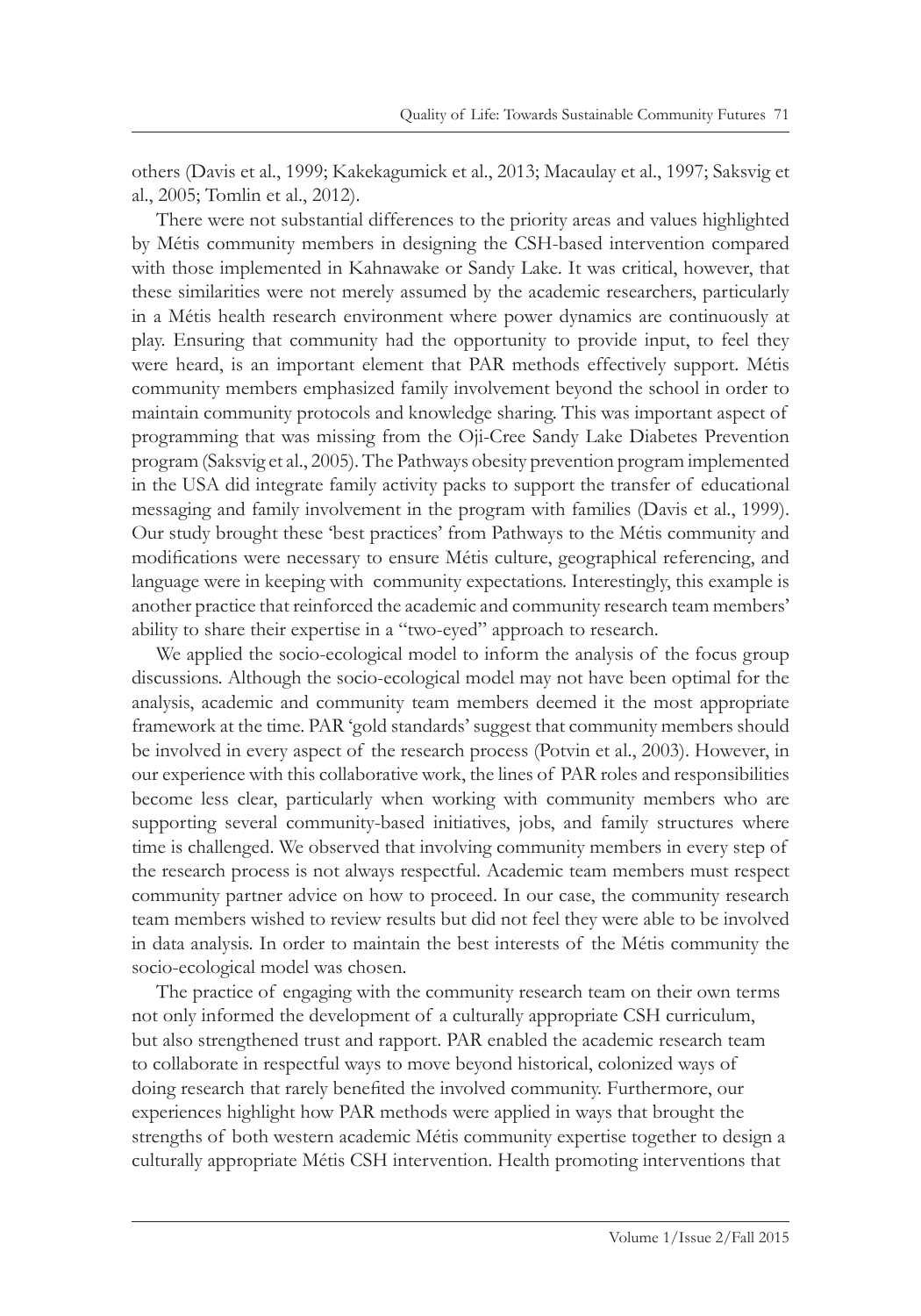are meant to positively impact health and healthy behaviours among Métis children must be grounded in Indigenous (Métis) ways of knowing, doing, and being. At the same time, the design of CSH interventions must be evidence-based and informed by best practices learned from other Indigenous contexts. In this way, a "two-eyed" seeing approach is the most appropriate way to develop a Métis culture-based CSH intervention, balancing Métis and western worldviews, knowledge, and perspectives (Marshall, 2008).

# **Acknowledgements**

We would like to acknowledge and thank Edna Diagneault for her community expertise and contributions to this manuscript. We offer a very generous thank you and acknowledgement to the community of Île-à-la-Crosse and to community members for their expertise and input throughout. We also acknowledge Jill Arkles for her technical support.

The University of Saskatchewan Research Ethics Board in Behavioral Science Research approved this research project.

# **About the Authors**

**Sarah Oosman** (*corresponding author*) is an Assistant Professor, School of Physical Therapy, and researcher, Saskatchewan Population Health and Evaluation Research Unit (SPHERU), University of Saskatchewan. Dr. Oosman's program of research focuses on intervention research, Indigenous health research, community-based participatory action research to address health inequities among Indigenous populations in Saskatchewan. Email: sno123@mail.usask.ca

**M. Louise Humbert** is an Associate Professor and Associate Dean (Undergraduate Program) in the College of Kinesiology, University of Saskatchewan. Dr. Humbert's research program focuses on understanding the role of physical activity experiences in women and girls' health and well-being as well as focus on pedagogy.

**Janet Smylie** (M.D., M.P.H.), a scientist in the Keenan Research Centre of the Li Ka Shing Knowledge Institute of St. Michael's Hospital (Toronto, ON), and Centre for Research on Inner City Health, St. Michael's Hospital, is an Associate Professor, Dalla Lana School of Public Health, University of Toronto.

**Carol Henry** is an Associate Professor in the College of Pharmacy and Nutrition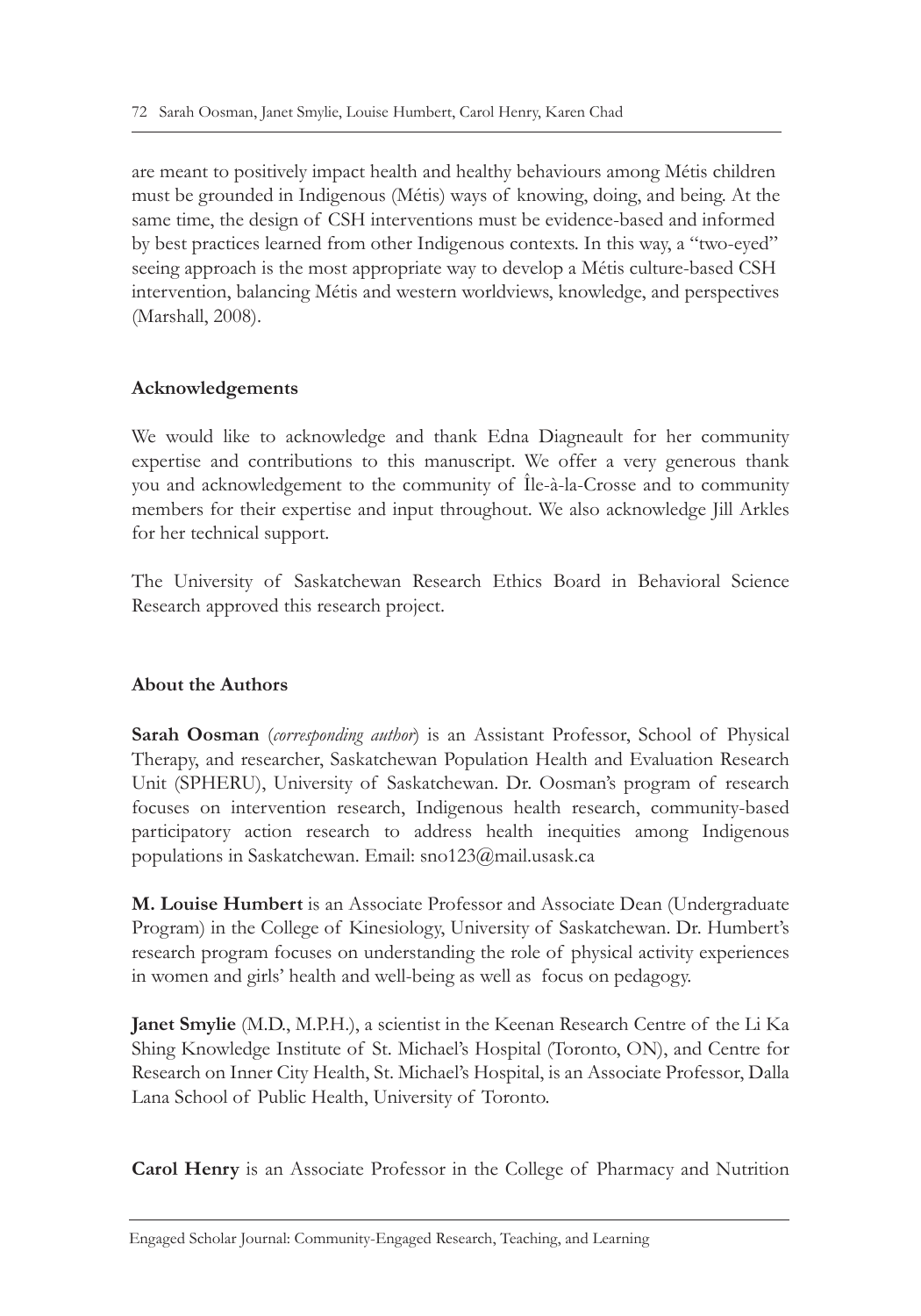with a focus on nutrition and dietetics. Her research interests include school health, community health, food systems health and internalization health.

**Karen E. Chad** is Vice-President Research (University of Saskatchewan) and a professor in the College of Kinesiology, University of Saskatchewan. Dr. Chad plays a strategic leadership role in enhancing research capacity, scholarly and artistic work, and promoting the transfer of knowledge for the benefit of communities.

# **References**

- Aboriginal Learning Knowledge Centre. (2007). *Redefining how success is measured in First Nation, Inuit and Métis Learning.* Ottawa, ON.
- Blackstock, C. (2007). The breath of life versus the emodiment of life: indigenous knowledge and western research. *World Indigenous Nation's Higher Education Consortium Journal*, 67-79.
- Blackstock, C. (2009). The occasional evil of angels: Learning from the experiences of Aboriginal Peoples and social work. *First Peoples Child & Family Review*, 4, 28-37.
- Bruce, S. G., Kliewer, E. V., Young, K., Mayer, T., & Wajda, A. (2003). Diabetes among the Métis of Canada: Defining the population, estimating the disease. *Canadian Journal of Diabetes*, *27*(4), 442.
- Canadian Institutes of Health Research, Natural Sciences and Engineering Research Council of Canada, & Social Sciences and Humanities Research Council of Canada. (2014). *Tri-Council Policy Statement: Ethical Conduct for Research Involving Humans.* Retrieved from http://www.pre.ethics.gc.ca/pdf/eng/tcps2-2014/TCPS\_2\_FINAL\_Web.pdf
- Cooke, M. J., Wilk, P., Paul, K. W., & Gonneville, S. L. (2013). Predictors of obesity among Métis children: socio-economic, behavioural and cultural factors. *Can J Public Health, 104(4)*, e298-303.
- Creswell, J. W. (2007). *Qualitative inquiry*  $\dot{\mathcal{O}}$  *research design: Choosing among five approaches* (Vol. 2nd ed.). Thousand Oaks: Sage Publications.
- Davis, S. M., Going, S. B., Helitzer, D. L., Teufel, N. I., Snyder, P., Gittelsohn, J., . . . Altaha, J. (1999). Pathways: a culturally appropriate obesity-prevention program for American Indian schoolchildren. *The American Journal of Clinical Nutrition, 69*(4 Suppl), 796.
- Diver, S., & Higgins, M. (2014). Giving back through collaborative research: Towards a practice of dynamic reciprocity. *Journal of Research Practice, 10*(2).
- Dyck, R., Osgood, N., Gao, A., & Stang, M. R. (2012 ). The epidemiology of diabetes mellitus among First Nations and Non-First Nations children in Saskatchewan. *Canadian Journal of Diabetes, 36*(1), 19-24.
- Economos, C., Hyatt, R., Goldberg, J., Must, A., Naumova, E., Collins, J., & Nelson, M. (2007). A community-based environmental change intervention reduces BMI z-score in children: Shape up Somerville first year results. *Obesity, 15*(5), 1325-1326. doi: 10.1038/ oby.2007.155
- Furgal, C. M., Garvin, T. D., & Jardine, C. G. (2010). Trends in the study of Aboriginal health risks in Canada. *Int J Circumpolar Health, 69*(4), 322-332. doi: 1035 [pii]
- Glasgow, R. E., Brownson, R. C., & Kessler, R. S. (2013). Thinking about health-related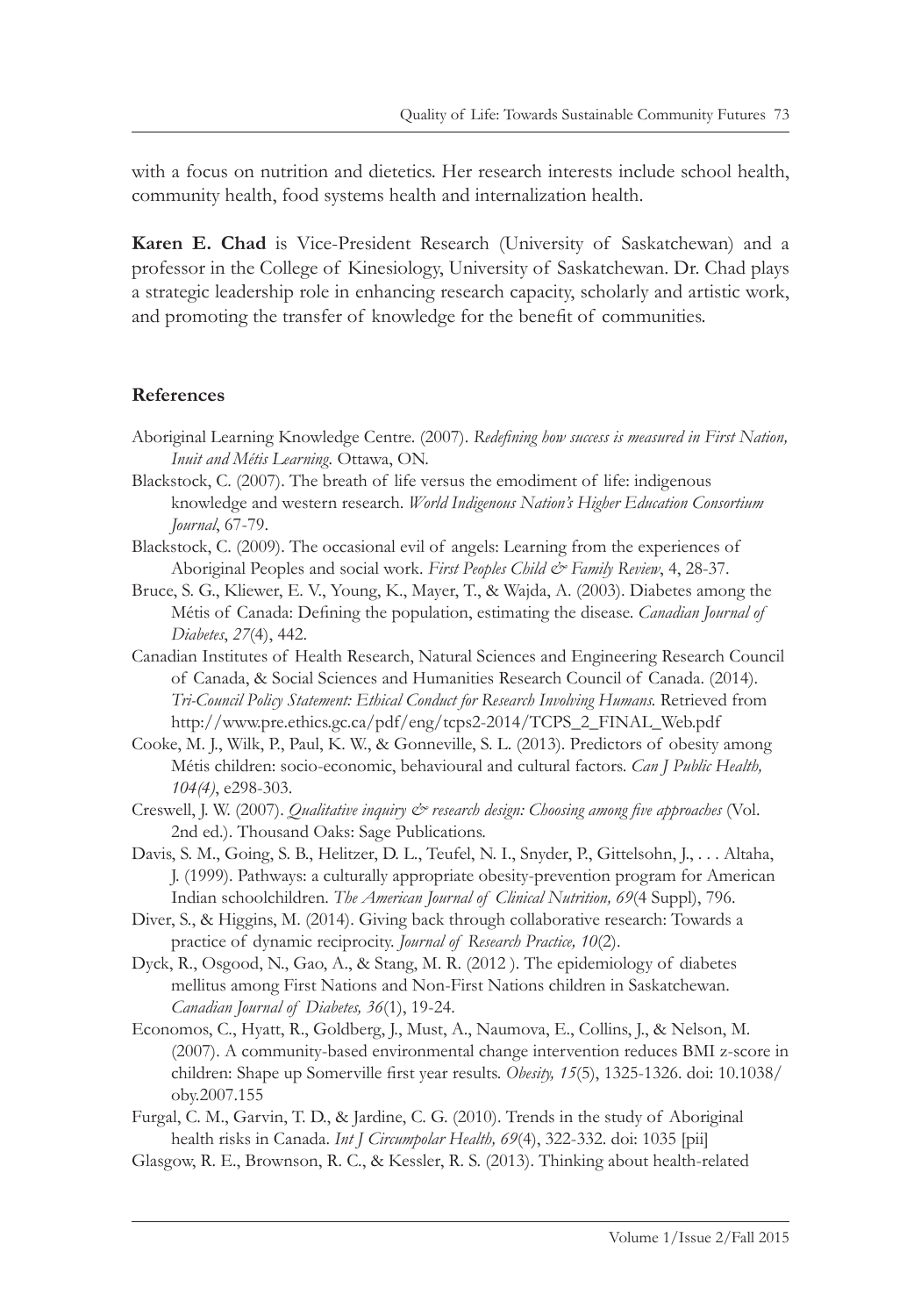outcomes: what do we need evidence about? *Clinical and Translational Science, 6*(4), 286- 291. doi: 10.1111/cts.12080

- Gorman, C. M. O., Martin, M. S., Oliffe, J. L., Leggo, C., Korchinski, M., & Martin, R. E. (2012). Community voices in program development: The wisdom of individuals with inacarceration experience. *Canadian Journal of Public Health, 103*(5), 379-383.
- Health Council of Canada. (2013). *Canada's most vulnerable: Improving health care for First Nations, Inuit, and Métis seniors.* Toronto, ON: Health Council of Canada.
- Hesketh, K., Waters, E., Green, J., Salmon, L., & Williams, J. (2005). Healthy eating, activity and obesity prevention: A qualitative study of parent and child perceptions in Australia. *Health Promot Int, 20*(1), 19-26. doi: 10.1093/heapro/dah503
- Indian and Northern Affairs Canada. (2004). *Words first: An evolving terminology relating to Aboriginal Peoples in Canada.* Retrieved from http://www.collectionscanada.gc.ca/ webarchives/20071114213423/http://www.ainc-inac.gc.ca/pr/pub/wf/index\_e.html
- Jacquez, F., Vaughn, M. V., & Wagner, E. (2013). Youth as partners, participants or passive recipients: A review of children and adolescents in community-based participatory reserach (CBPR). *Am J Community Psychol, 51*, 176-189.
- Kakekagumick, K. E., Naqshbandi Hayward, M., Harris, S. B., Saksvig, B., Gittelsohn, J., Manokeesic, G., . . . Hanley, A. J. (2013). Sandy lake health and diabetes project: a community-based intervention targeting type 2 diabetes and its risk factors in a first nations community. *Front Endocrinol (Lausanne), 4,* 170. doi:10.3389/fendo.2013.00170
- Kemmis, S., & McTaggart, R. (2000). Participatory action research. In N. K. Denzin & Y. S. Lincoln (Eds.), *Handbook of qualitative research* (Vol. 2nd, pp. 567). Thousand Oaks, Calif.: Sage Publications.
- Krieger, N. (2001). Theories for social epidemiology in the 21st century: An ecosocial perspective. *Int J Epidemiol, 30*(4), 668-677.
- Krueger, R. A., & Casey, M. A. (2000). Focus groups Third Edition. *A practial guide for applied research* (Vol. 3rd Edition). Thousand Oaks, California, USA: Sage Publications, Inc.
- Kumar, M. B., Wesche, S., & McGuire, C. (2012). Trends in Métis-related health research (1980-2009): identification of research gaps. *Can J Public Health, 103*(1), 23-28.
- Loppie Reading, C., & Wien, F. (2009). *Health inequalities and social determinants of Aboriginal*  Peoples' health. (Report). Retrieved from http://www.nccah-ccnsa.ca/docs/social%20 determinates/nccah-loppie-wien\_report.pdf
- Macaulay, A. C., Paradis, G., Potvin, L., Cross, E. J., Saad-Haddad, C., McComber, A., . . . Rivard, M. (1997). The Kahnawake Schools Diabetes Prevention Project: Intervention, evaluation, and baseline results of a diabetes primary prevention program with a native community in Canada. *Prev Med, 26*(Journal Article), 779-790.
- MacDougall, B. (2006). Wahkootowin: Family and cultural identity in Northern Saskatchewan Métis Communities. *The Canadian Historical Review, 87*(3), 431.
- Marmot, M. (2005). Social determinants of health inequalities. *Lancet, 365*(9464), 1099-1104.
- Marshall, A. (2008, September 17-19, 2008). *Elders need to share to be healthy.* Paper presented at the Aboriginal Experiences in Aging Symposium. Setting Research and Policy Priorities, Saskatoon, Saskatchewan.
- McComber, A. M., Macaulay, A. C., Kirby, R., Desrosiers, S., Cross, E. J., & Saad-Haddad, C. (1998). The Kahnawake Schools Diabetes Prevention Project: Community participation in a diabetes primary prevention research project. *Int J Circumpolar Health, 57* Suppl 1(Journal Article), 370-374.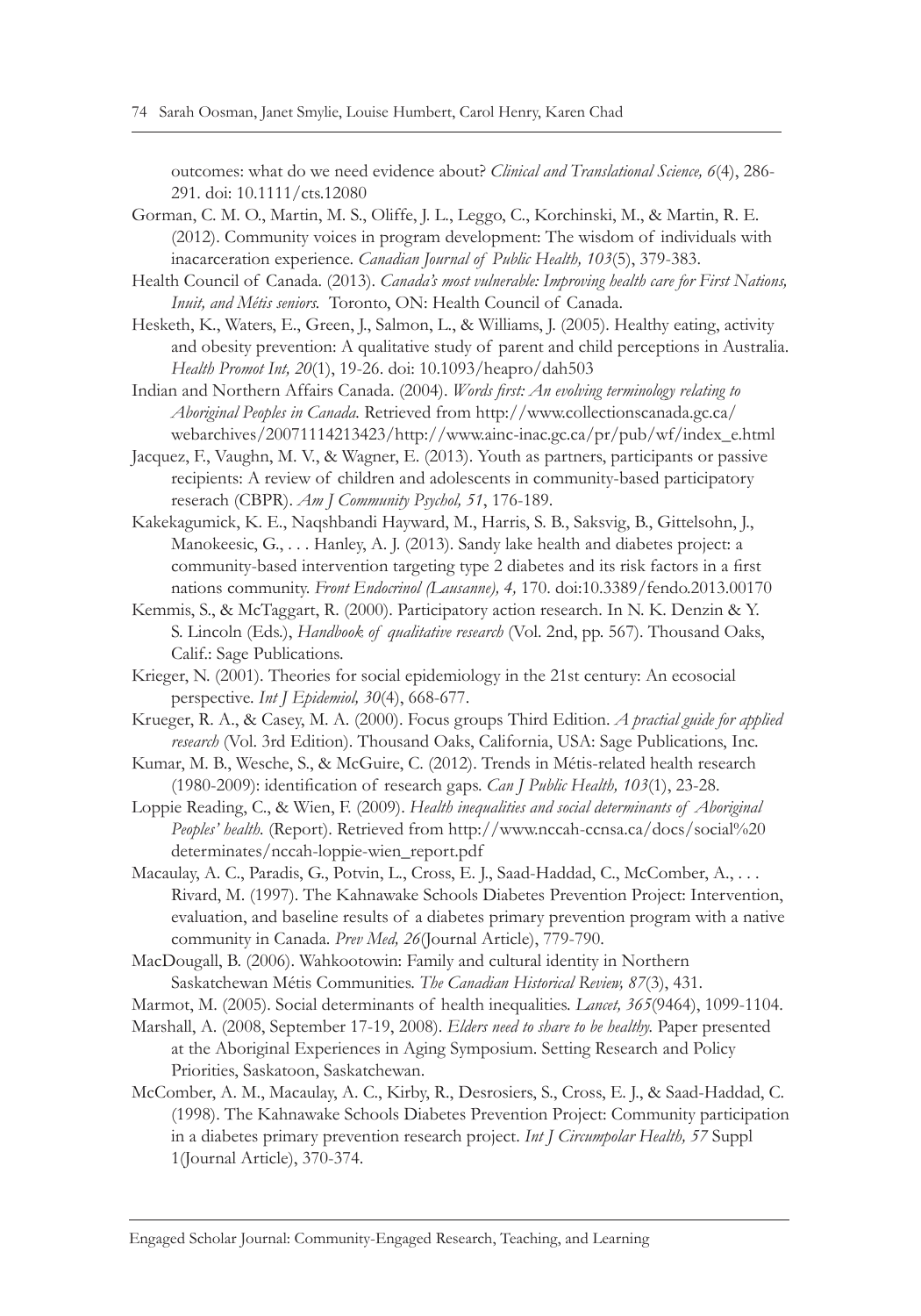- Minkler, M., & Wallerstein, N. (2008). *Community based participatory research for health: From porcess to outcomes.* San Francisco, CA: Jossey-Bass.
- Naylor, P. J., Macdonald, H. M., Zebedee, J. A., Reed, K. E., & McKay, H. A. (2006). Lessons learned from Action Schools! BC--an 'active school' model to promote physical activity in elementary schools. *J Sci Med Sport, 9*(5), 413-423. doi: S1440-2440(06)00143-5 [pii]10.1016/j.jsams.2006.06.013
- Ning, A., & Wilson, K. (2012). A research review: exploring the health of Canada's Aboriginal youth. *Int J Circumpolar Health, 71*. doi: 10.3402/ijch.v71i0.18497
- Novins, D., G., A., Conti, S., Dahlke, D., Daw, R., Fickensher, A., . . . Centers for American Indian and Alaska Native Health's Substance Abuse Treatment Advisory Board. (2011). Use of the evidence base in substance abuse treatment programs for American Indians and Alaska Natives: Pursuing quality in the crucible of practice and policy. *Implement Sci, 16*(1), 63. doi: 10.1186/1748-5908-6-63
- Pan Canadian Joint Consortium for School Health. (2010). Facilitating health and education sector collaboration in support of comprehensive school health. *Can J Public Health, 101*(Supplement 2), S18-S19.
- Paradis, G., Levesque, L., Macaulay, A. C., Cargo, M., McComber, A., Kirby, R., . . . Potvin, L. (2005). Impact of a diabetes prevention program on body size, physical activity, and diet among Kanien'keha:ka (Mohawk) children 6 to 11 years old: 8-year results from the Kahnawake Schools Diabetes Prevention Project. *Pediatrics, 115*(2), 333.
- Potvin, L., Cargo, M., McComber, A. M., Delormier, T., & Macaulay, A. C. (2003). Implementing participatory intervention and research in communities. *Social Science & Medicine, 56*(Generic), 1295.
- Richard, L., Gauvin, L., & Raine, K. (2011). Ecological models revisited: their uses and evolution in health promotion over two decades. *Annu Rev Public Health, 32*, 307-326. doi: 10.1146/annurev-publhealth-031210-101141
- Saksvig, B. I., Gittelsohn, J., Harris, S. B., Hanley, A. J., Valente, T. W., & Zinman, B. (2005). A pilot school-based healthy eating and physical activity intervention improves diet, food knowledge, and self-efficacy for native Canadian children. *The Journal of nutrition, 135(10)*, 2392-2398.
- Smylie, J., Kaplan-Myrth, N., Tait, C., Martin, C. M., Chartrand, L., Hogg, W., . . . Macaulay, A. C. (2004). Health sciences research and Aboriginal communities: pathway or pitfall? *Journal of obstetrics and gynaecology Canada: JOGC, 26*(3), 211-216.
- Statistics Canada. (2008). 2006 Community profiles. Retrieved from http://www12.statcan. gc.ca/census-recensement/2006/dp-pd/prof/92-591/index.cfm?Lang=E
- Statistics Canada. (2013). National household survey, 2011. Aboriginal Peoples in Canada: First Nations People, Métis and Inuit. (Catalague no. 99-011-X2011001).
- Story, M., Kaphingst, K. M., Robinson-O'Brien, R., & Glanz, K. (2008). Creating healthy food and eating environments: Policy and environmental approaches. *Annual Review of Public Health, 29*, 253-272.
- Stringer, E. T., & Genat, W. J. (2004). *Action research in health.* Upper Saddle River, N.J.: Pearson/Merrill Prentice Hall.
- Susser, M., & Susser, E. (1996). Choosing a future for epidemiology: II. From black box to Chinese boxes and eco-epidemiology. *Am J Public Health, 86*(5), 674-677.
- Tagalik, S., & National Collaborating Centre for Aboriginal Health (NCCAH). (2010). A *framework for Indigenous school health: Foundations in cultural principles.* Retrieved from http://